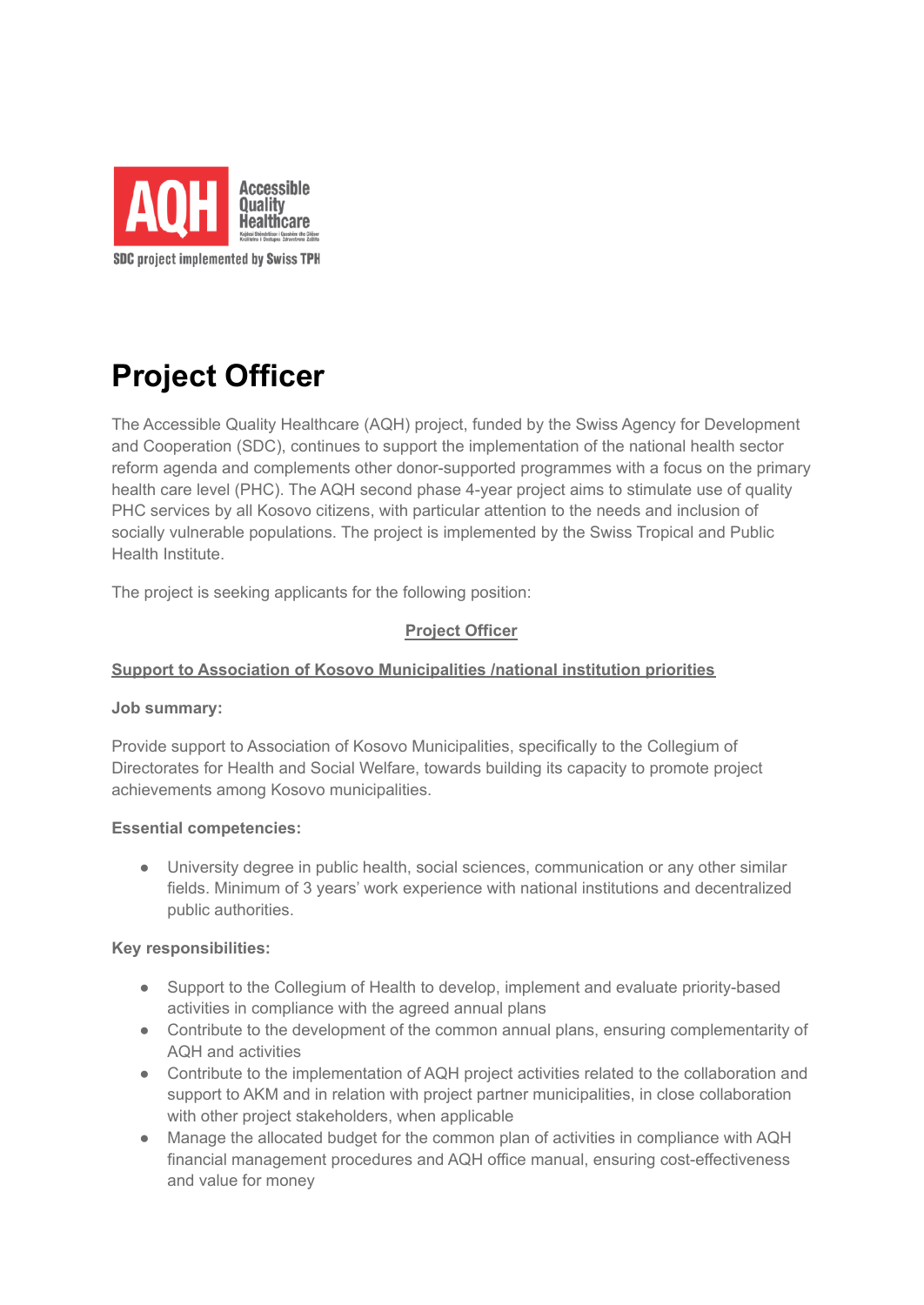- Coordinate and maintain effective day to day communication and collaboration with AKM, specifically Collegium of DHSWs and AQH project to plan and coordinate activities, to ensure effective use of project resources, and to maximize impact of technical inputs and project support
- Coordinate project activities with AKM/Collegium of DHSWs to promote project tools, approaches and mechanisms to improve quality of care in PHC project partner municipalities to all municipalities (project municipalities and non-project municipalities)
- Elaborate on rationale and develop activity implementation plans (priority intervention concepts/descriptions/responsibilities/timelines), and monitor the implementation of related interventions
- Establish and maintain effective working relationships and communication with key stakeholders at national, regional, municipal and facility level
- Organise and facilitate trainings, working groups and meetings, when applicable
- Collaborate with AKM/Collegium of DHSWs ensuring that AQH is fully aware of AKM developments that may impact on project
- Produce high quality reports, in English and Albanian, in line with the agreed project reporting schedule
- Assist AKM/Collegium of DHSWs to organise meetings and communication events
- Assist with translation of project materials, as required
- Any other duty as required by the project or Head of DHSW

# **Key competencies:**

- University degree in public health, social sciences, communication or any other similar fields
- Knowledge of National Health Sector and in particular of Primary Healthcare in Kosovo
- Work experience with national institutions and decentralized public authorities, participation in health-related national working groups is desirable,
- Project work experience/ work in a mid-level management position,
- Demonstrable experience of project reporting and development of project implementation plans,
- Demonstrated ability to work in a changing, multi-cultural environment and establish harmonious and effective working relationships and teambuilding; excellent inter-personal skills,
- Proven experience working with national institutions, local partners and civil society, especially in public policies and strategies development,
- Experience and sensitivity in working with vulnerable groups,
- Competent in core IT applications, particularly MS Office,
- Strong written and oral skills in English, Albanian, and basic Serbian,
- Able to produce high quality technical reports,
- Excellent presentation skills,
- Willingness to travel as required,

This is full-time position for 12 months period with possibility of extension. The expected starting date is June 2022 and is open only to national experts.

Qualified applicants should email: 1) Curriculum Vitae; 2) Three references and 3) Cover letter (maximum 2 pages) to AQH Administrative Officer **shqipe.kabashi@aqhproject.org**

All documents should be in English. Applicants should specify in the subject line the name of the post they apply.